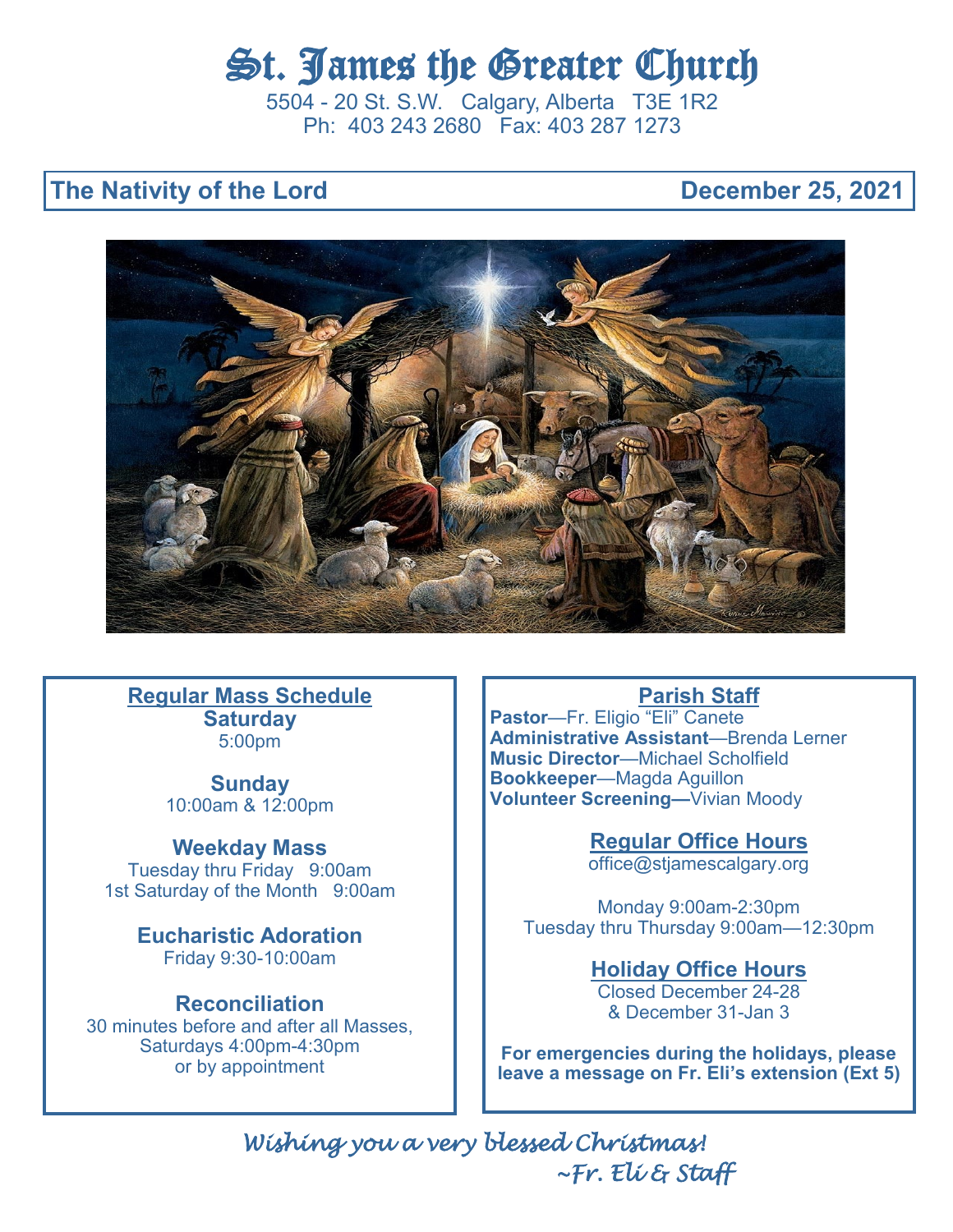#### **Mass Intentions**

**Sunday, December 26**<br>10:00am **Intention** Intention of Lerner Family 12:00pm Dean Stoffel—R/S

**Tuesday, December 28** Kathryn Dickson—R/S

**Wednesday, December 29** 9:00am Ron Pirot—R/S

**Thursday, December 30** 9:00am John & Maria Petrollini—R/S

**Friday, December 31** 5:00pm Sally Stotts

**Saturday, January 1** 10:00am St James Parish (New Year's Liturgy) 5:00pm St James Parish (Sunday Liturgy)

**Sunday, January 2** Intention of Matthew Lojek 12:00pm In Thanksgiving—Anonymous

**Tuesday, January 4** 9:00am Dominic & Rita Petrollini—R/S

**Wednesday, January 5**<br>9:00am John & N John & Maria Petrollini—R/S

**Thursday, January 6**<br>9:00am - John 8 John & Maria Petrollini—R/S

**Friday, January 7** Fr. Eli Canete Happy Birthday, Fr. Eli!

**Saturday, January 8** 9:00am Annie Malone –R/S

**Sunday, January 9** 10:00am Stefan Lojek—R/S<br>12:00pm St. James Parish St. James Parish

**Tuesday, January 11** Maria & John Petrollini-R/S

**Wednesday, January 12** Gabriel Waschmann Ortiz-R/S

**Thursday, January 13** Kathyrn Dickson-R/S

**Friday, January 14** Intention of Peter Thov

**Saturday, January 15** 5:00pm Intention of Francis Phan

**Sunday, January 16** 10:00am Intention of Kirsten Gerein & Family<br>12:00pm St James Parish St James Parish

**Welcome visitors and new parishioners!** If you are new to our parish community, please fill out a parish registration form available at the entrance of the church and drop it off at the parish office or in the collection basket.

**2022 Donation Envelopes**—Available now at the SW entrance. If you do not have a box but would like one, please let the office know. Preauthorized withdrawal forms are also available through the office and at the entrance.

**Grey Cup Raffle**—St. James Knights of Columbus would like to congratulate the winners of this years Grey Cup pool tickets:

**First Qtr: West 4 East 0**  Winner: Sheila Nicholson **Second Qtr: West 7 East 10**  Winner: Jordan Tracey **Third Qtr: West 10 East 19**  Winner: Conor O'Loughlin **Final: West 33 East 25**  Winner: Catherine Doyle **Reverse Final: West 25 East 33**  Winner: Rene Phaneuf

Thank you to all who purchased tickets in support of the activities of the Knights of Columbus.

#### **Sacramental Preparation First Reconciliation/First Communion**

In spite of Covid concerns, we have 34 children registered this year in our First Reconciliation and First Communion instruction program. Their names and photos are displayed at the back of the church near the baptismal font. We invite everyone to check them out, and if you wish, pick a child or more to pray for. Short inspirational messages can be added to their photos using the sticky notes provided.

\*Next bulletin January 9th.\*

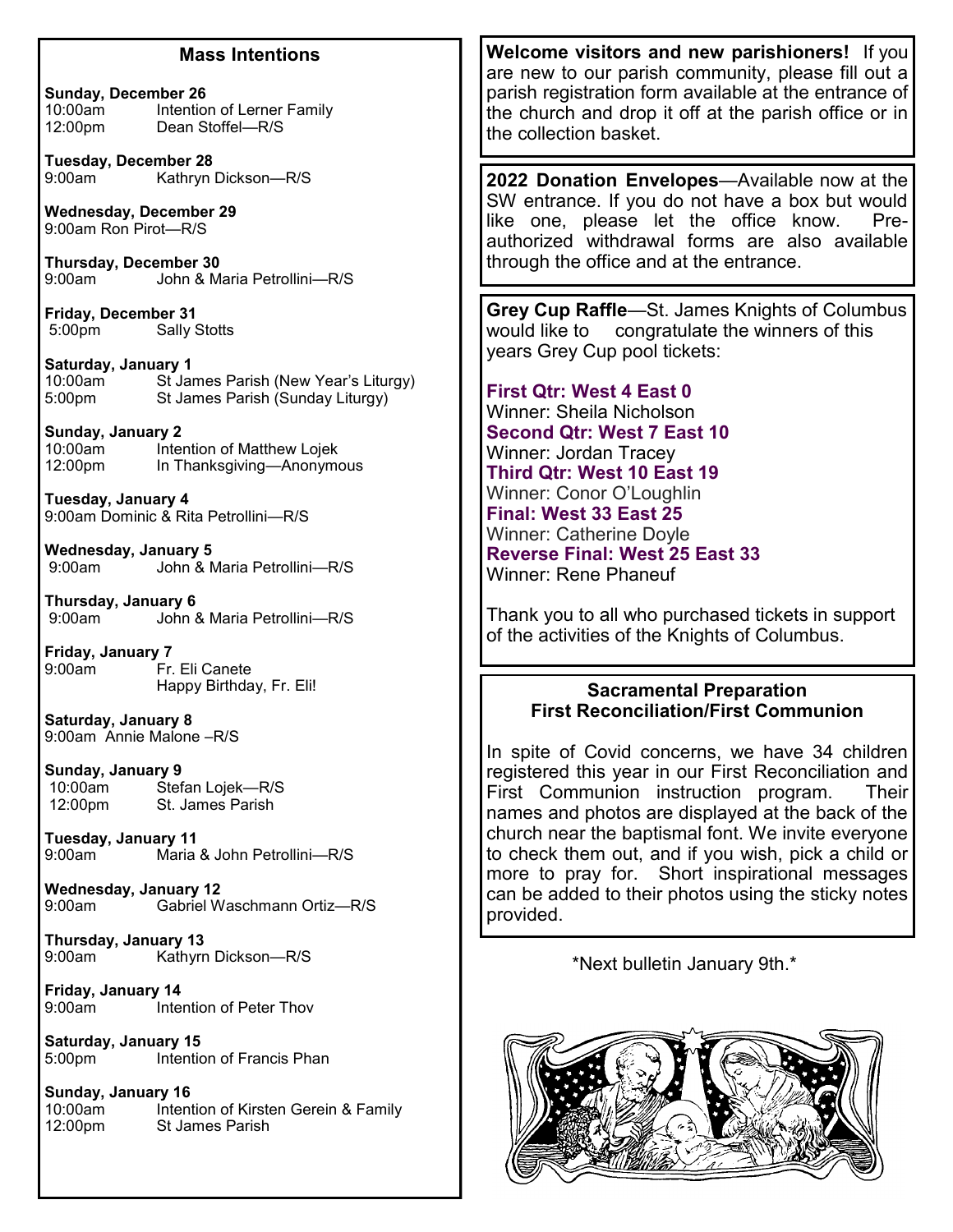#### **The Shepherd Speaks - Fr. Eli Canete**

"As the world rejoices in the wonder of Christ's birth, may you and your family be blessed with a grace-filled Christmas and with every happiness in the New year 2022!" The people who walked in darkness have seen a great light; those who lived in a land of deep darkness, on them the light has shone. (Isaiah 9:2)

Christ is born for us, alleluia. Christ is our light forever. God has shattered the darkness of night with the light of His Jesus Christ, the light of His unchanging love and the light of His mercy and forgiveness.

Have you experienced walking in the darkness of frustrations, despairs, and sins at this time of pandemic? How did you see the light of Christ? What did the power of God's light do to you? Why is it that the light of God never gives up on you?

It has become a tradition to associate snow with Christmas and when it does come, shrouding everything with its white mantle, a stillness settles over the countryside, especially at nighttime. That combination of darkness and stillness was the setting for the First Christmas. It was as if God was saying a second time, let there be light, let the gloom and darkness which to such an extent exemplify the fallen and corrupt nature of the human race, be lifted, ushering in a new age of glory to God and peace on earth among all its people. And so, an angel of the Lord appeared to some humble shepherds tending their flocks in the darkness and the brightness of the Lord shone upon them.

Do not be afraid, the angel reassured them, Listen, I am bringing you good news of immense joy for all the people. To you is born this day in the city of David a Savior, who is Christ the Lord. This will be a sign for you. You will find a Child wrapped in swaddling clothes and lying in a manger. These words are addressed to us also. We too must listen, listen in the silence of our hearts and like the shepherds, we must hasten and with eagerness, draw near to Christ. And the shepherds came with haste and found Mary and Joseph and the infant lying in the manger. "They found" implies effort on their part. They had to search. But their search was not in vain. And seeing, they understood the word that had spoken to them concerning this child.

Likewise, we must search for Christ, hasten to Him with eagerness and in the quiet times of prayer, when we are alone with God, understanding of our need for Christ will come to us.

Pope Francis said, if we want to celebrate Christmas meaningfully, we need to contemplate the sign: the fragile simplicity of a small newborn, the meekness of where the infant Jesus lies, the tender affection of the swaddling clothes. God is there. That is the enduring sign to search and find Jesus. Not just then, but also today. Amen.

# *Thank you to our amazing volunteers!*

We owe our appreciation and gratitude to our many volunteers who have so generously given of their time and talent to support our parish over this past year. If you would like to volunteer in any of our parish ministries, please contact the office. We would love to have you as a part of our volunteer team!

#### **Please pray for the sick:**

John Duffy, Linda Evans, Mary Figley, Marie Funke, Aidan Hanes, Sylvia Kirkland, Shirley Klein, Amorel Lerner, Elliot Nowell, Norma O'Hare, Darlene Otis, Michael Paplawski, Anthony Parel, Sarah Straathof, Shirley Valentine

**And for those who have died:** Marie Moore, Marshall Swab, Violet Ducharme, Trudy Martin

#### **SACRAMENT OF CONFIRMATION Registration Deadline January 14th**

Preparation for the Sacrament of Confirmation is open to all Catholic students who are in grade 6 or higher and who have already received the sacraments of Baptism and First Eucharist. Our program will be a combination of 5 monthly in-class sessions at the parish and 11 sessions with the *CHOSEN* online program. This program takes young people on a journey through the Catholic faith in all its richness and vitality. Teens will be captivated by the story from Creation through salvation history, and will come to see how the sacraments, prayer, and discipleship are the keys to a happy life.

In-class sessions will be presented by Fr. Eli and our Confirmation Sacrament Coordinator, Vicki Oliphant. In-class sessions are **parent/student classes** with a parent attending each session with their child. Parent(s) and child will be seated together and physically distanced from other households. Registration forms can be found at the SW entrance of the church, at the office, and on our website. Return completed forms to the office along with a copy of your child's baptism certificate. More information and class schedule will be provided at time of registration.

**A Christmas Message from Bishop McGrattan** [https://www.catholicyyc.ca/blog/a](https://www.catholicyyc.ca/blog/a-christmas-message-from-bishop-mcgrattan)-christmasmessage-from-bishop-[mcgrattan](https://www.catholicyyc.ca/blog/a-christmas-message-from-bishop-mcgrattan)